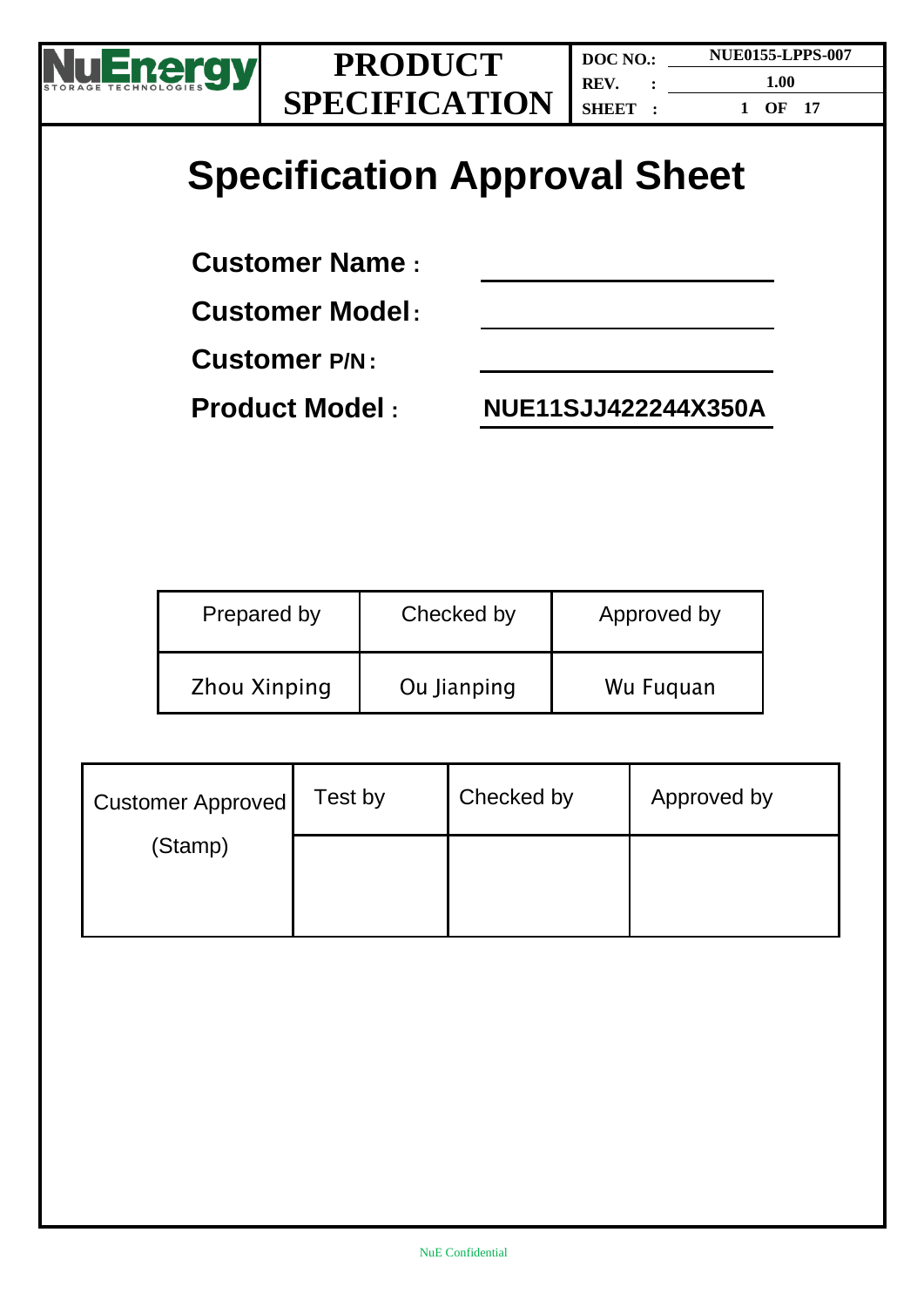

**DOC NO.: REV. : SHEET : NUE0155-LPPS-007 1.00 2 OF 17**

**Revision History**

| <b>Revision</b> | <b>Description</b> | <b>Date</b> | Approval |
|-----------------|--------------------|-------------|----------|
| 1.00            | New released       | 2017-02-27  |          |
|                 |                    |             |          |
|                 |                    |             |          |
|                 |                    |             |          |
|                 |                    |             |          |
|                 |                    |             |          |
|                 |                    |             |          |
|                 |                    |             |          |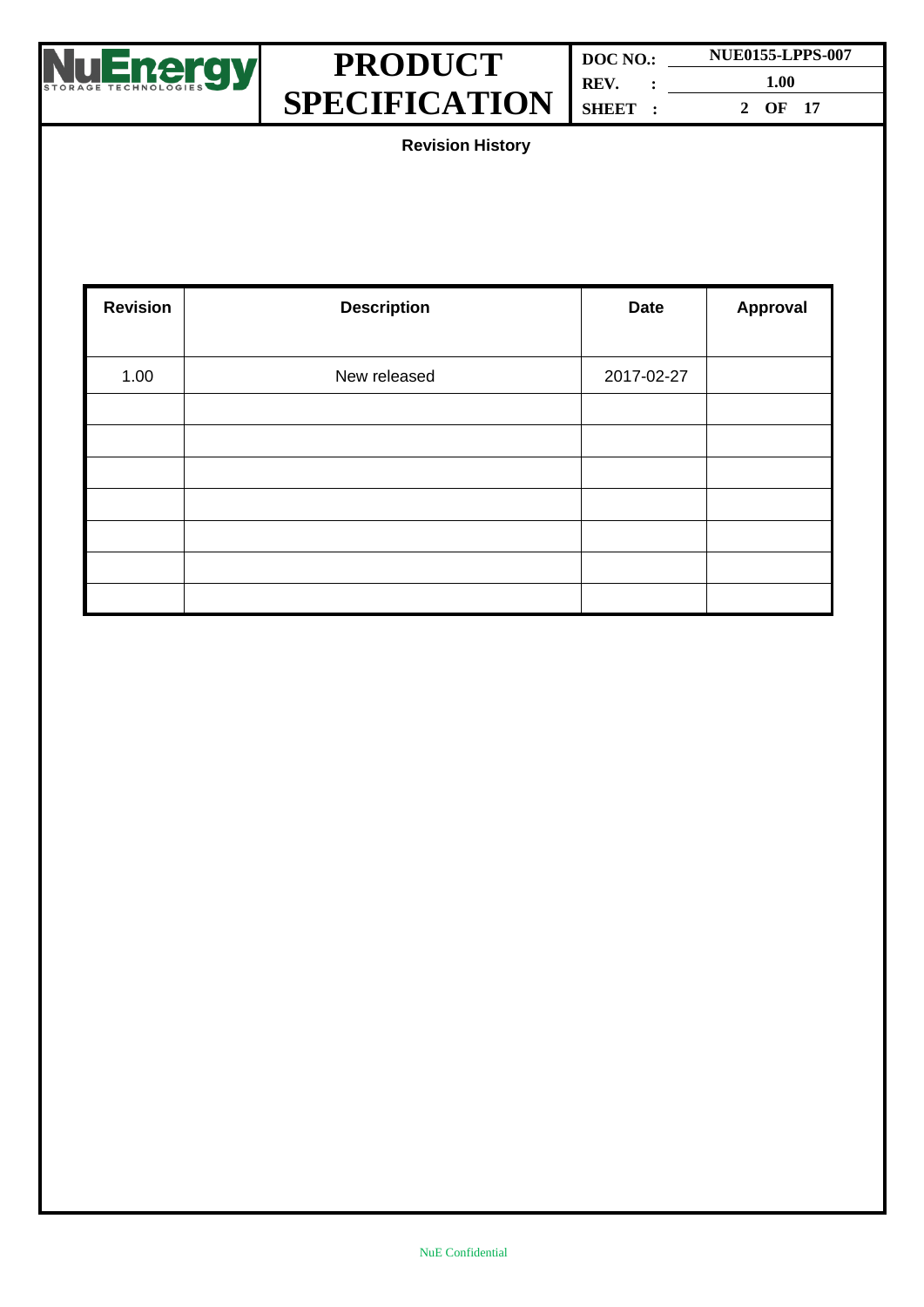

**DOC NO.: REV. : SHEET :**

**1.00 3 OF 17**

**NUE0155-LPPS-007**

## **Contents**

- 1. Scope
- 2. Product basic information
- 3. Battery Outline Drawing
- 4. Electrical characteristics
- 5. Condition adapting characteristics
- 6. Cell safety performance
- 7. Battery safety performance
- 8. Others
- 9. Testing requirements
- 10. Electrical Characteristics
- 11. Cell
- 12. Electric Protect Features
- 13. Schematic circuit diagram
- 14. PCB Parts List BOM
- 15. Package
- 16. Battery Precautions and Safety Instructions

Customer Inquiry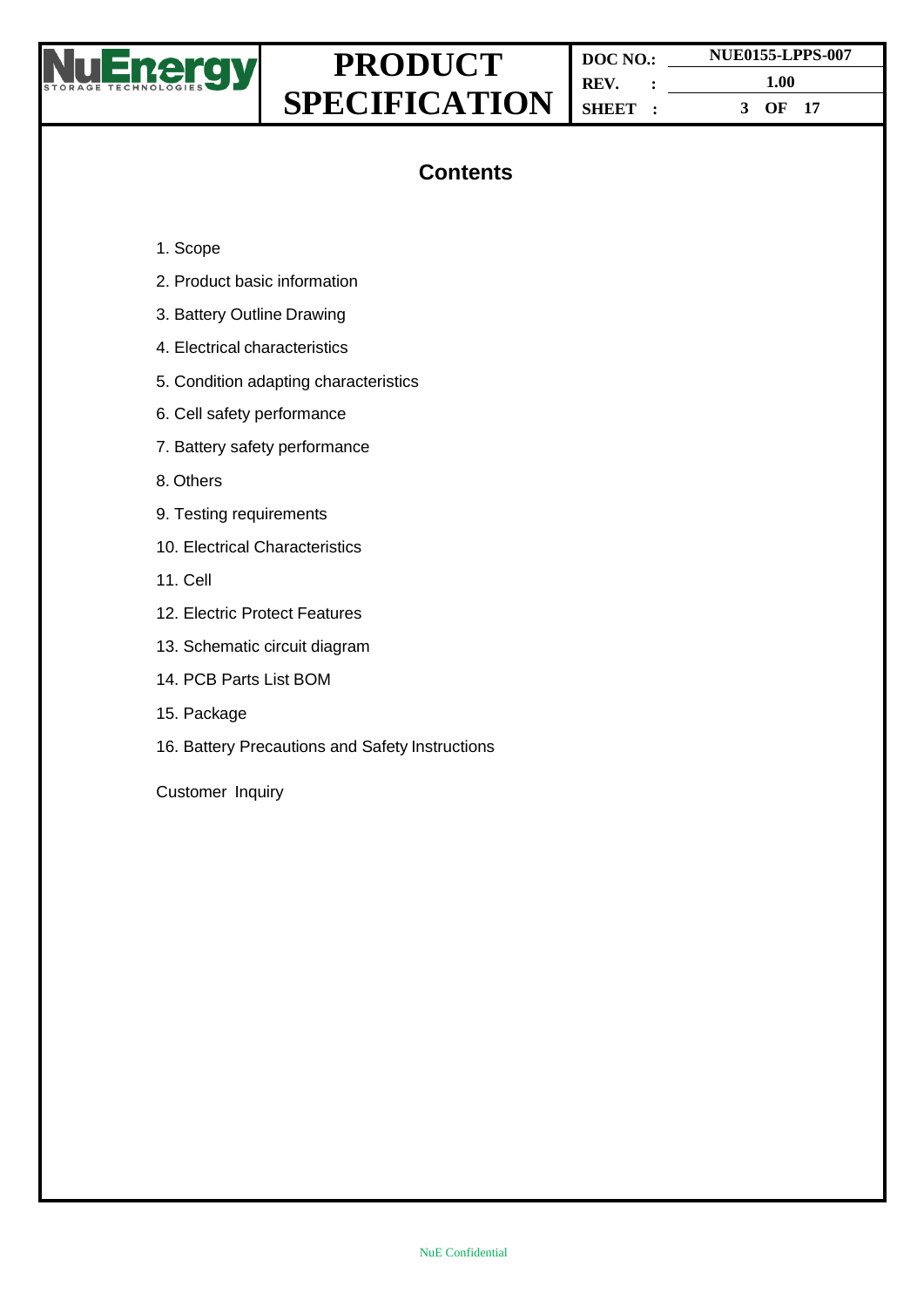

| DOC NO.: | <b>NUE0155-LPPS-007</b> |  |
|----------|-------------------------|--|
| REV.     | 1.00                    |  |
| SHEET :  | OF $17$<br>4            |  |

#### **1. Scope**

The specification shall be applied to Lithium-ion Polymer (LIP) rechargeable battery pack which is manufactured by **NuEnergy Storage Technologies.**

#### **Reference standard**

GB/T 18287-2013IEC/EN61960UL1642

#### **2. Product basic information**

| <b>Items</b>                            | <b>Parameter</b>                                             |                       |  |
|-----------------------------------------|--------------------------------------------------------------|-----------------------|--|
| Battery model                           | 422244                                                       |                       |  |
| Design scheme                           | S-8261DAA-M6T1U +8205A                                       |                       |  |
| Nominal voltage                         | 3.7V                                                         |                       |  |
| Minimum capacity                        | 350mAh (0.2C discharge)                                      |                       |  |
| Typical capacity                        | 360mAh (0.2C discharge)                                      |                       |  |
| Charging voltage                        | 4.2V                                                         |                       |  |
| Discharging cut-off voltage             | 3.0V                                                         |                       |  |
| Standard charging                       | 0.2C /4.2V                                                   |                       |  |
| Max charging                            | 1.0C /4.2V                                                   |                       |  |
| Standard discharging                    | 0.2C/3.0V                                                    |                       |  |
| Max discharging                         | 1.0C/3.0V                                                    |                       |  |
| Weight                                  | Approx. 6.6g                                                 |                       |  |
| Shipment voltage                        | $≥3.90V$                                                     |                       |  |
| Battery pack impedance                  | ≤260mΩ                                                       |                       |  |
| Operating temperature                   | Charging:<br>$0^{\circ}$ C ~ 45 $^{\circ}$ C                 |                       |  |
|                                         | Discharging: -20°C ~60°C                                     |                       |  |
| Storage (At 50% SOC and specified temp, | $-10^{\circ}$ C $-25^{\circ}$ C                              | (12 months, ≥85%)     |  |
|                                         | $-10^{\circ}$ C ~45 $^{\circ}$ C                             | (6 months,<br>≥85%    |  |
| recoverable capacity in % vs time)      | -10°C~55°C                                                   | $≥90%$ )<br>(1 month, |  |
|                                         | 20±5℃ is the recommended storage temperature                 |                       |  |
|                                         | There should not be any remarkable scratches, cracks, bolts, |                       |  |
|                                         | cauterization, deformations, swelling, leakage and so on, on |                       |  |
| Visual Inspection                       | the surface of the cell.                                     |                       |  |
|                                         |                                                              |                       |  |
|                                         |                                                              |                       |  |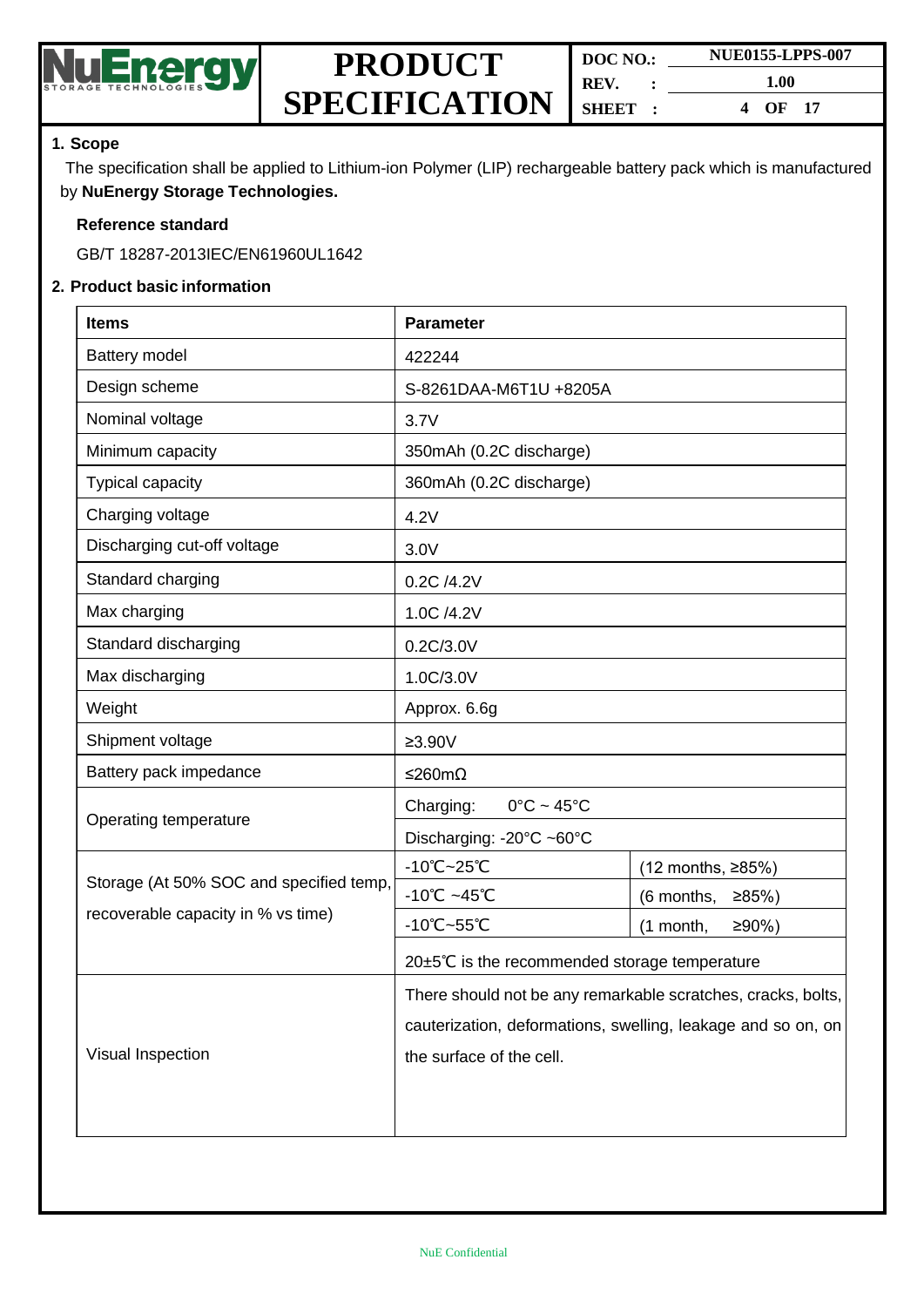

**DOC NO.: NUE0155-LPPS-007 REV. : 1.00 SHEET : 5 OF 17**

### **3. Battery Outline Drawing**



Max: 22.5mm

Max: 4.2mm

| <b>BOM(Bill of materials)</b> |                  |                      |     |             |  |
|-------------------------------|------------------|----------------------|-----|-------------|--|
| NO.                           | Material Name    | Specification        | Qty | Remark      |  |
|                               | Cell             | 422244/350mAh/3.7V   |     | <b>RoHS</b> |  |
|                               | Protection board | PCB1640-11           |     | <b>RoHS</b> |  |
|                               |                  | Red Wire UL1571#30   |     | <b>RoHS</b> |  |
|                               | Wire             | Black Wire UL1571#30 |     | <b>RoHS</b> |  |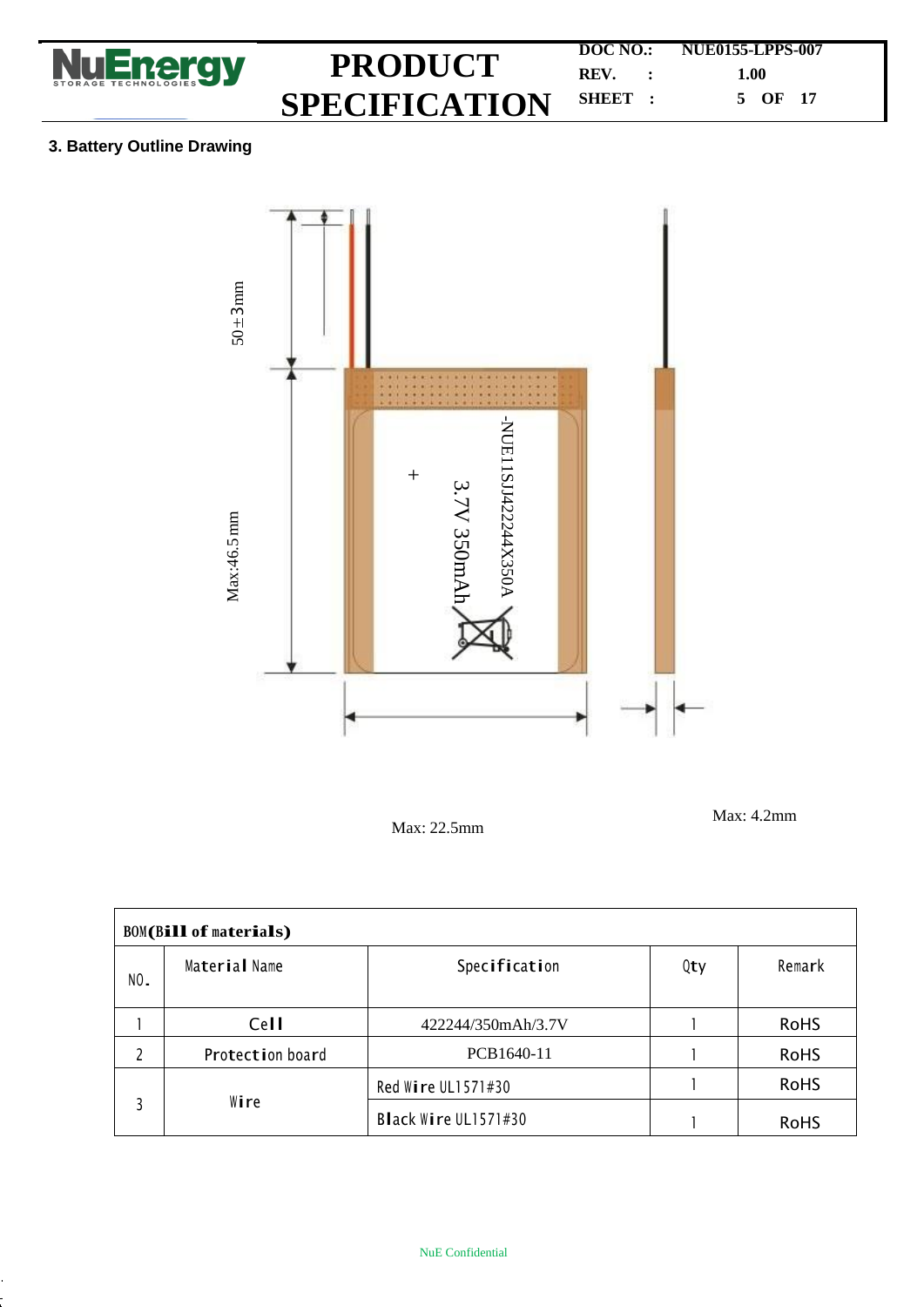

**DOC NO.: REV. : SHEET : NUE0155-LPPS-007 1.00 6 OF 17**

#### **4. Electrical characteristics**

| No.          | <b>Items</b>              | <b>Test Method</b>                                                                                                                                                     | <b>Criteria</b> |
|--------------|---------------------------|------------------------------------------------------------------------------------------------------------------------------------------------------------------------|-----------------|
| 1            | <b>Standard Charge</b>    | Charging the cell initially with constant current at 0.2C<br>and then with constant voltage at 4.2V till charge current<br>declines to 0.02C.                          | N/A             |
| $\mathbf{2}$ | <b>Minimal Capacity</b>   | The capacity means the discharge capacity of the cell,<br>which is measured with discharge current of 0.2C with<br>3.0V cut-off voltage after the standard charge.     | $\geq$ 350mAh   |
| 3            | Charge/Discharge<br>Cycle | The capacity on 0.2C discharge shall be measured after<br>500 cycles of 0.2C charge and discharge at 23±2°C.                                                           | Capacity≥80%    |
| 4            | Retention<br>Capability   | After full charging, storing the battery 28 days with 20 $\pm$<br>5°C condition, and then staying 1 hours with discharge<br>current of 0.2C till 3.0V cut-off voltage. | Capacity≥85%    |

### **※ Typical capacity**

The capacity means the average discharge capacity of the cell, which is measured with discharge current of 0.2C with 3.0V cut-off voltage after the standard charge at 23±2℃ environment temperature, unit: mAh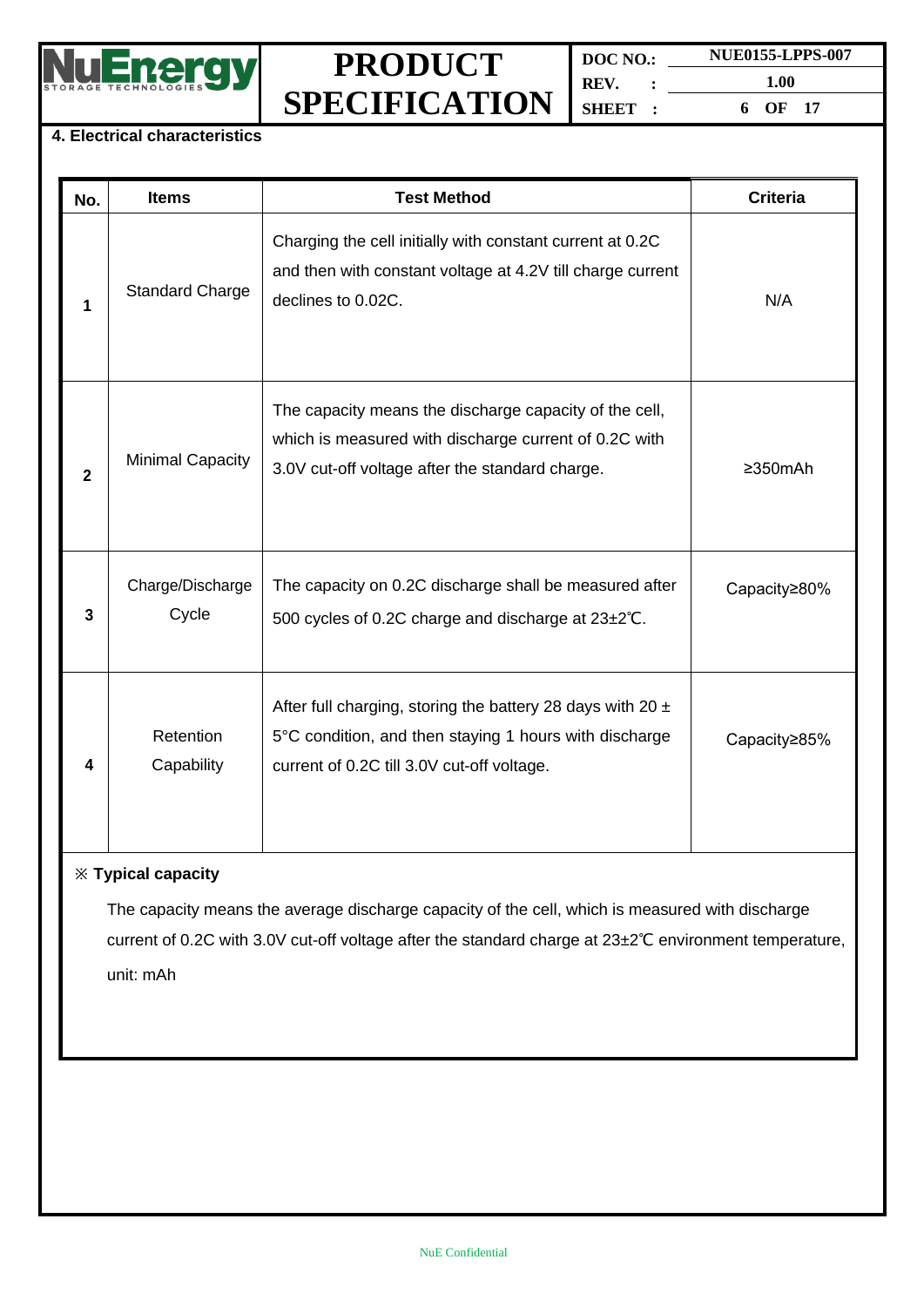

**DOC NO.: REV. : SHEET : NUE0155-LPPS-007 1.00 7 OF 17**

#### **5. Condition adapting characteristics**

| No.          | <b>Items</b>                                | <b>Test Method</b>                                                                                                                                                                                                                                         | <b>Criteria</b>                                                                                                                          |
|--------------|---------------------------------------------|------------------------------------------------------------------------------------------------------------------------------------------------------------------------------------------------------------------------------------------------------------|------------------------------------------------------------------------------------------------------------------------------------------|
| 1            | Constant<br>temperature<br>and Humidity     | After standard charging, put cell into the box that the<br>temperature is $40\pm2^{\circ}C$ and the<br>humidity ranges<br>between 9095% for 48 hours, then put it at 23±2°C for 2<br>hours, then discharge with current of 0.2C to the cut-off<br>voltage. | No distortion, no rust, no<br>leakage, no venting, no<br>rupture, no fire, no<br>explosion, the discharge<br>time is not less than 3hrs. |
| $\mathbf{2}$ | <b>High Temperature</b><br>Performance Test | After full charging, put the cell into box with high<br>temperature of 55°C $\pm$ 2°C for 2h, then discharge with<br>current of 1.0C to the cut-off voltage.                                                                                               | No distortion, no rupture, no<br>fire, no smoke or leakage<br>Discharge time≥51min                                                       |
| 3            | Low Temperature<br>Performance Test         | After full charging, put the cell into box with low<br>temperature of $-10\pm 2^{\circ}$ C for 16~24h, then discharge with<br>current of 0.2C to the cut-off voltage.                                                                                      | No distortion, no rupture, no<br>fire, smoke or leakage<br>Discharge time≥3h                                                             |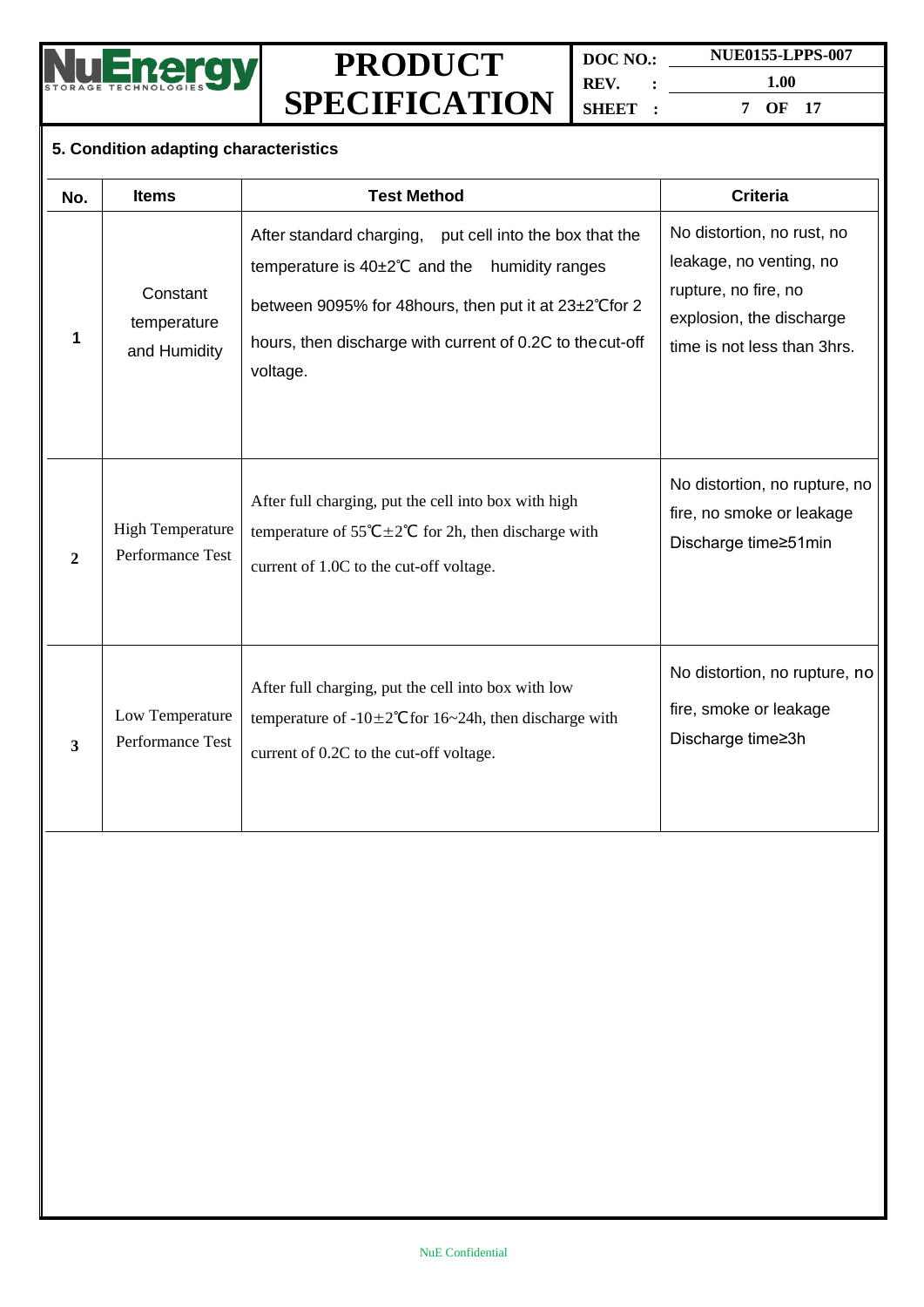

| DOC NO. | <b>NUE0155-LPPS-007</b> |  |  |
|---------|-------------------------|--|--|
| REV.    | 1.00                    |  |  |
| SHEET : | OF $17$                 |  |  |

#### **6. Cell safety performance**

| No.          | <b>Items</b>                             | <b>Test Method</b>                                                                                                                                                                                                                      | <b>Criteria</b>           |
|--------------|------------------------------------------|-----------------------------------------------------------------------------------------------------------------------------------------------------------------------------------------------------------------------------------------|---------------------------|
| 1            | Cell<br>Overcharge                       | After discharge to limit voltage, charged at constant current<br>of 3C and constant voltage of 4.6V, While voltage reachesto<br>the max, if charging continued over 7 hours or temperature<br>is 20% less than the top, close the test. | No explosion and no fire. |
| $\mathbf{2}$ | External<br>Short-circuit<br><b>Test</b> | Cell terminals are short-circuited to discharged state less<br>than 0.1V or longer time with a resistance of $50 \text{m}\Omega$ or less.<br>Tests are to be conducted at room temperature.                                             | No explosion and no fire. |
| 3            | Over-<br>Discharge<br><b>Test</b>        | Cell is discharged at a current of 1C rate for 2.5 hours. (If<br>current stops by safety or passive circuit on the battery, test<br>is finished).                                                                                       | No explosion and no fire. |
| 4            | <b>Crush Test</b>                        | Crush between two flat plates. Applied force is about 13kN.                                                                                                                                                                             | No explosion and no fire. |
| 5            | <b>Impact Test</b>                       | Impact between bar (15.8mm diameter) and 9.1Kg falling<br>material (at a height of 6.1cm). Bar is laid across the center<br>of the test sample.                                                                                         | No explosion and no fire. |
|              |                                          |                                                                                                                                                                                                                                         |                           |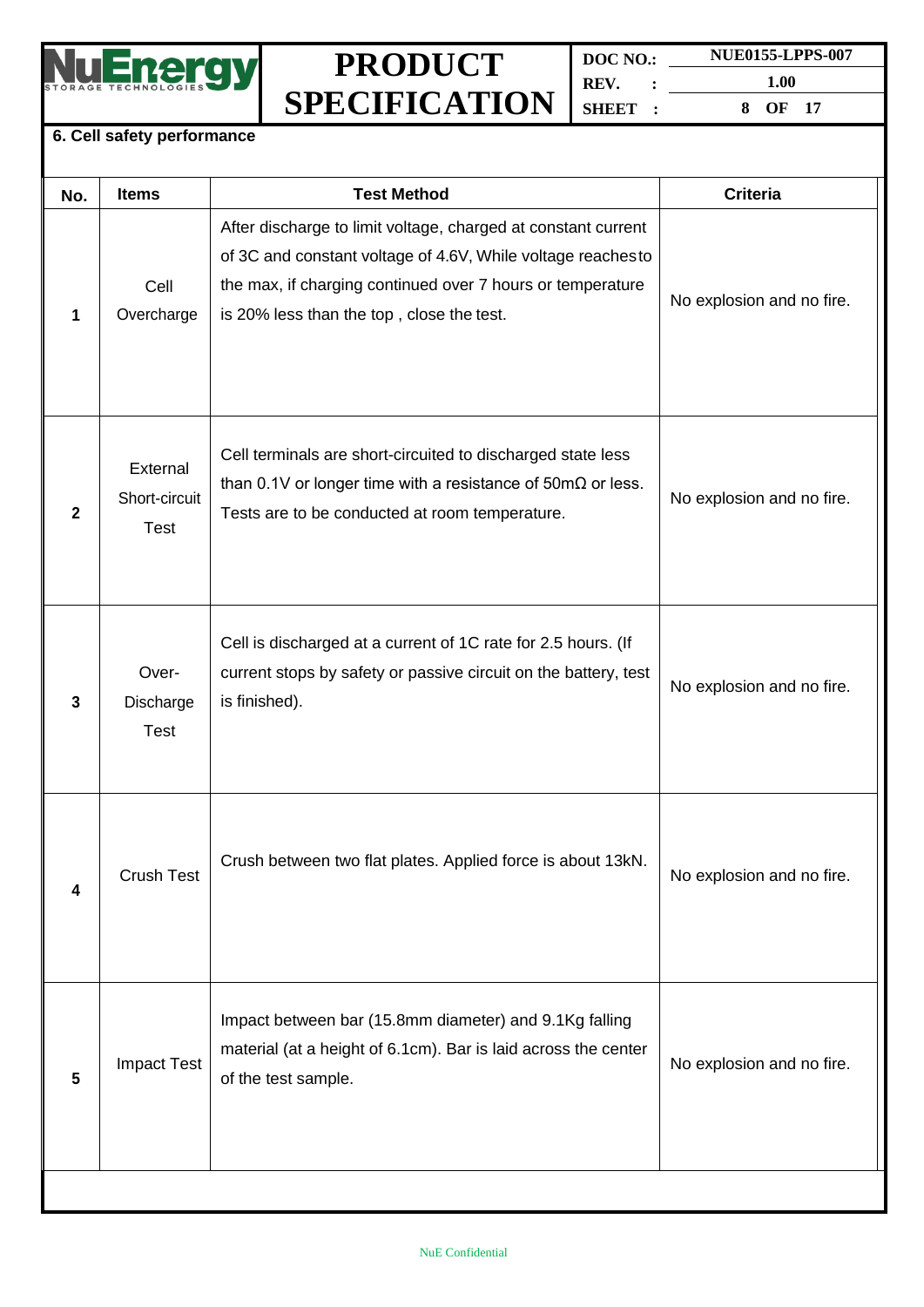|                |                       | <b>PRODUCT</b>                                                                                                                                                                                                                                                                                       | DOC NO.:             | <b>NUE0155-LPPS-007</b>                         |
|----------------|-----------------------|------------------------------------------------------------------------------------------------------------------------------------------------------------------------------------------------------------------------------------------------------------------------------------------------------|----------------------|-------------------------------------------------|
|                |                       | <b>SPECIFICATION</b>                                                                                                                                                                                                                                                                                 | REV.<br><b>SHEET</b> | 1.00<br>OF<br>- 17<br>9                         |
| 6              | Drop                  | After standard charging, the cell is to be dropped from a<br>height of 1.2 meter onto a thickness of 20mm board, dropped<br>once in the positive and negative directions of three mutually<br>perpendicular X, Y, Z axes.                                                                            |                      | No leakage, no smoke,<br>no fire, no explosion. |
| $\overline{7}$ | <b>Vibration Test</b> | Fixed the fully charged cell to vibration table and subjected<br>to vibration cycling that the frequency is to be varied at the<br>rate of 1Hz per minute between 10Hz and 55Hz, the<br>excursion of the vibration is 0.8mm. The cell shall be<br>vibrated for 90 ~100 minutes per axis of XYZ axes. |                      | No explosion, no fire, no<br>leakage.           |
| 8              | Heating               | After standard charging, put cell in the baking oven and<br>start, the temperature of the oven is to be raised at a rate of<br>5±2℃ per minute to a temperature of 130±2℃, remain for<br>30 minutes at that temperature.                                                                             |                      | No explosion and no fire.                       |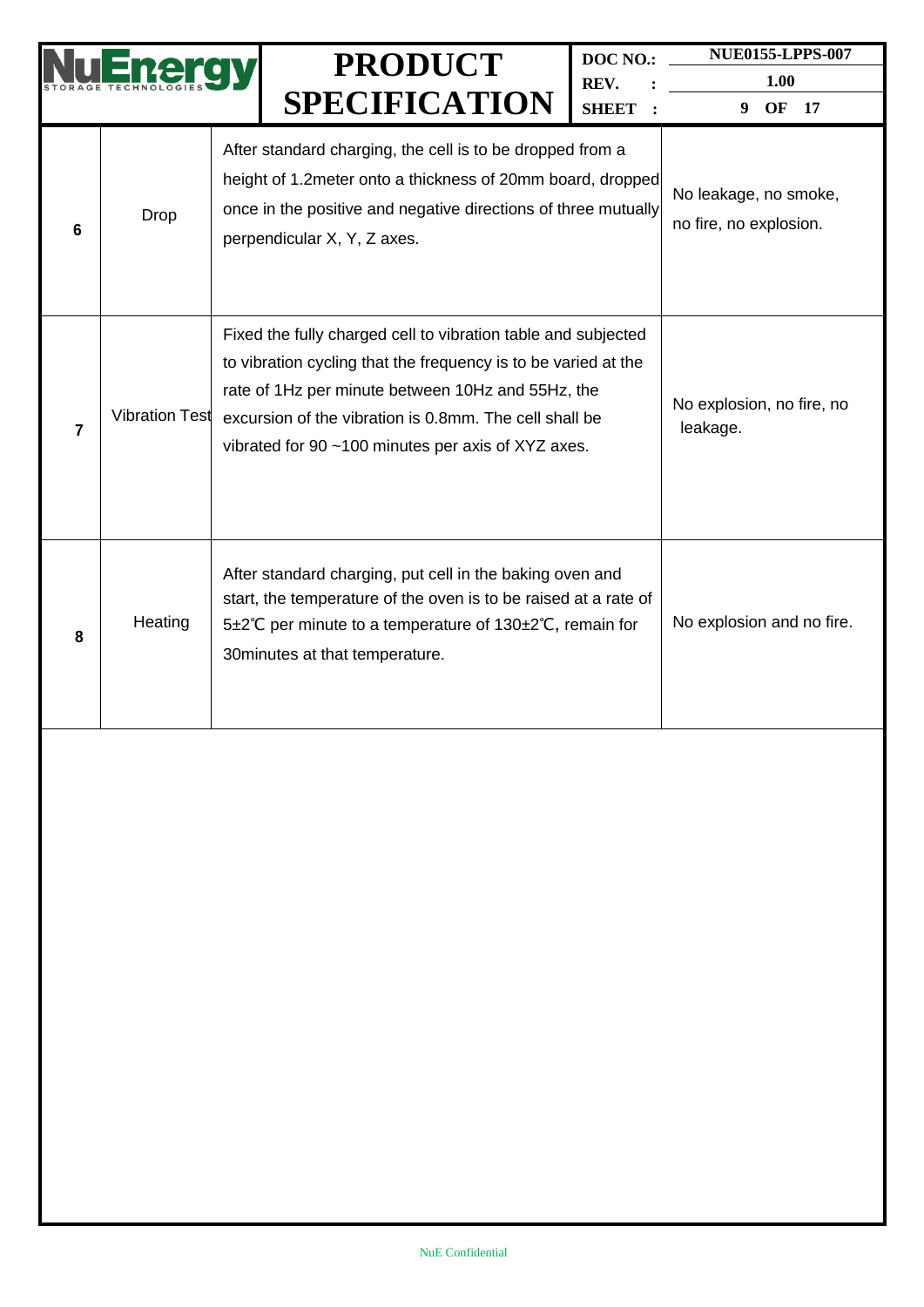

**DOC NO.: REV. : SHEET : NUE0155-LPPS-007 1.00**

**10 OF 17**

#### **7. Battery safety performance**

|   | Overcharge<br>protection        | After battery charge finished, then charge the battery for 8<br>hours with a power which can provide 2 times more than<br>nominal voltage and 2C <sub>5</sub> A current.                                                                                | No fire, no explosion. The<br>electrical properties of<br>normal.                           |
|---|---------------------------------|---------------------------------------------------------------------------------------------------------------------------------------------------------------------------------------------------------------------------------------------------------|---------------------------------------------------------------------------------------------|
| 2 | Over<br>discharge<br>protection | After the battery is fully charged, discharge at 20±5°C<br>conditions with $0.2C_5A$ until the battery voltage drops to the<br>over discharge voltage, then discharge with a $30\Omega$ resister for<br>24 hours.                                       | No fire, no explosion. The<br>electrical properties of<br>normal.                           |
| 3 | Short<br>protection             | After standard charging, connect the positive and negative<br>terminals of the cell with copper wire having a maximum<br>resistance load of 0.1 $\Omega$ at room temperature, the test is<br>discontinued when the surface temperature lower than 10°C. | The battery shall no<br>rupture, smoke, catch fire,<br>or leakage.<br>Battery Voltage ≥3.6V |

#### **8. Others**

Any matters that this specification doesn't cover should be conferred between the customer and NuE.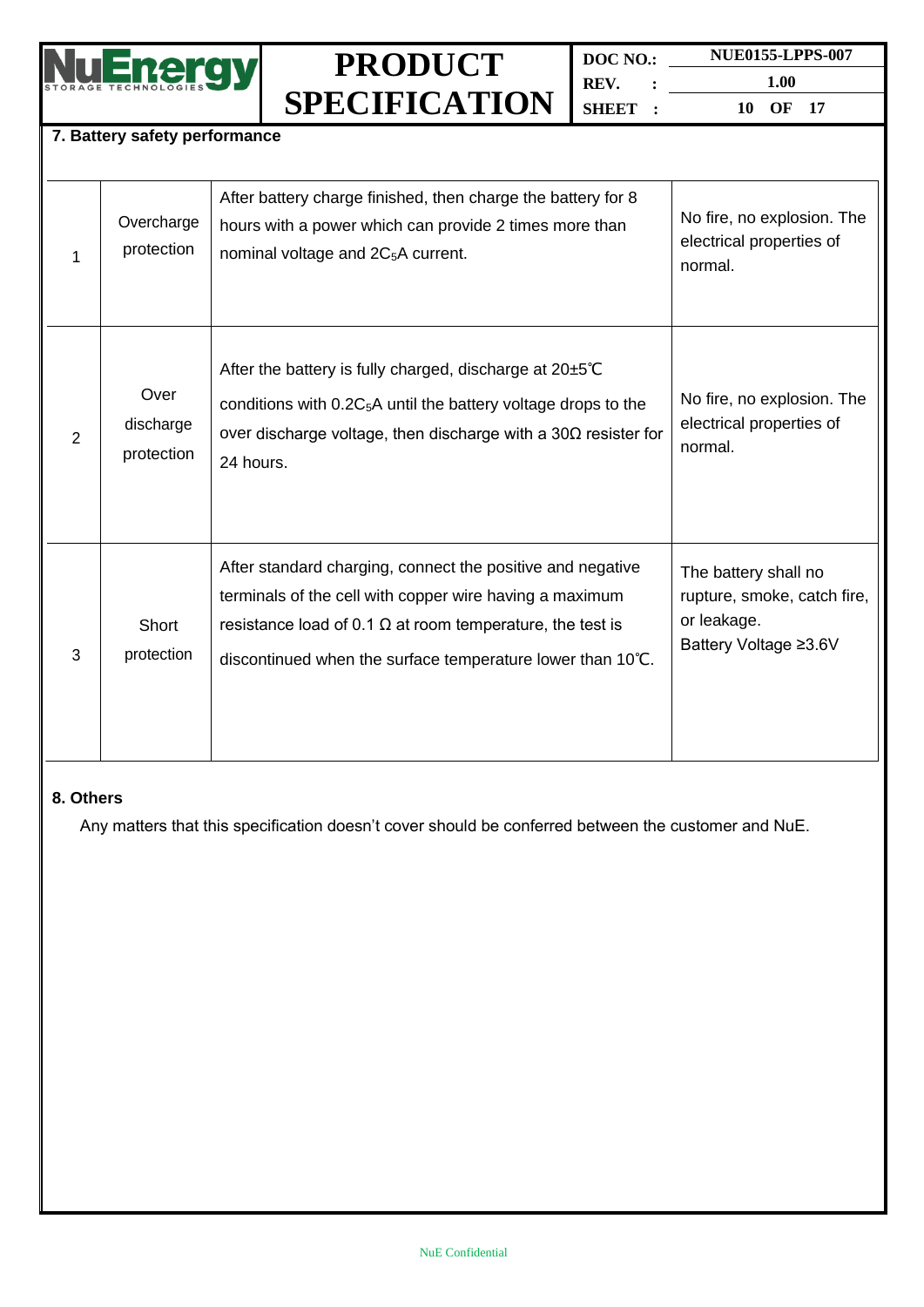| DOC NO.: | <b>NUE0155-LPPS-007</b> |  |  |
|----------|-------------------------|--|--|
| REV.     | 1.00                    |  |  |
| SHEET :  | 11 OF 17                |  |  |

#### **9. Testing requirements**

#### 9.1 Battery test environment

Temperature: 23±2℃

Relative humidity: 60± 20% RH

Atmospheric pressure: 86106 KPa

#### 9.2 Measuring instrumentation requirements

Voltage instrumentation requirements: Measuring the voltage meter accuracy no less than 0.5 magnitude Current instrumentation requirements: Measuring the current meter accuracy no less than 0.5 magnitude Time instrumentation requirements: Measuring the time meter accuracy no less than 0.1%

Temperature instrumentation requirements: Measuring the temperature meter accuracy no less than

0.5℃

Impedance instrumentation requirements: Measuring impedance should by sinusoidal alternating (1 KHZ) test

#### **10. Electrical Characteristics**

#### 10.1 Battery charge/discharge

10.1.1 Full charged definition

With charging voltage 4.2V, current 0.2C continued to charge the battery pack, when charging current drops to 0.02C charging is terminated, shall be full charged.

#### 10.1.2 Full discharged definition

Standard discharge current 0.2 C for continuous discharge, when the voltage drops to discharge cut-off voltage 3.0V discharge is terminated, shall be full discharged.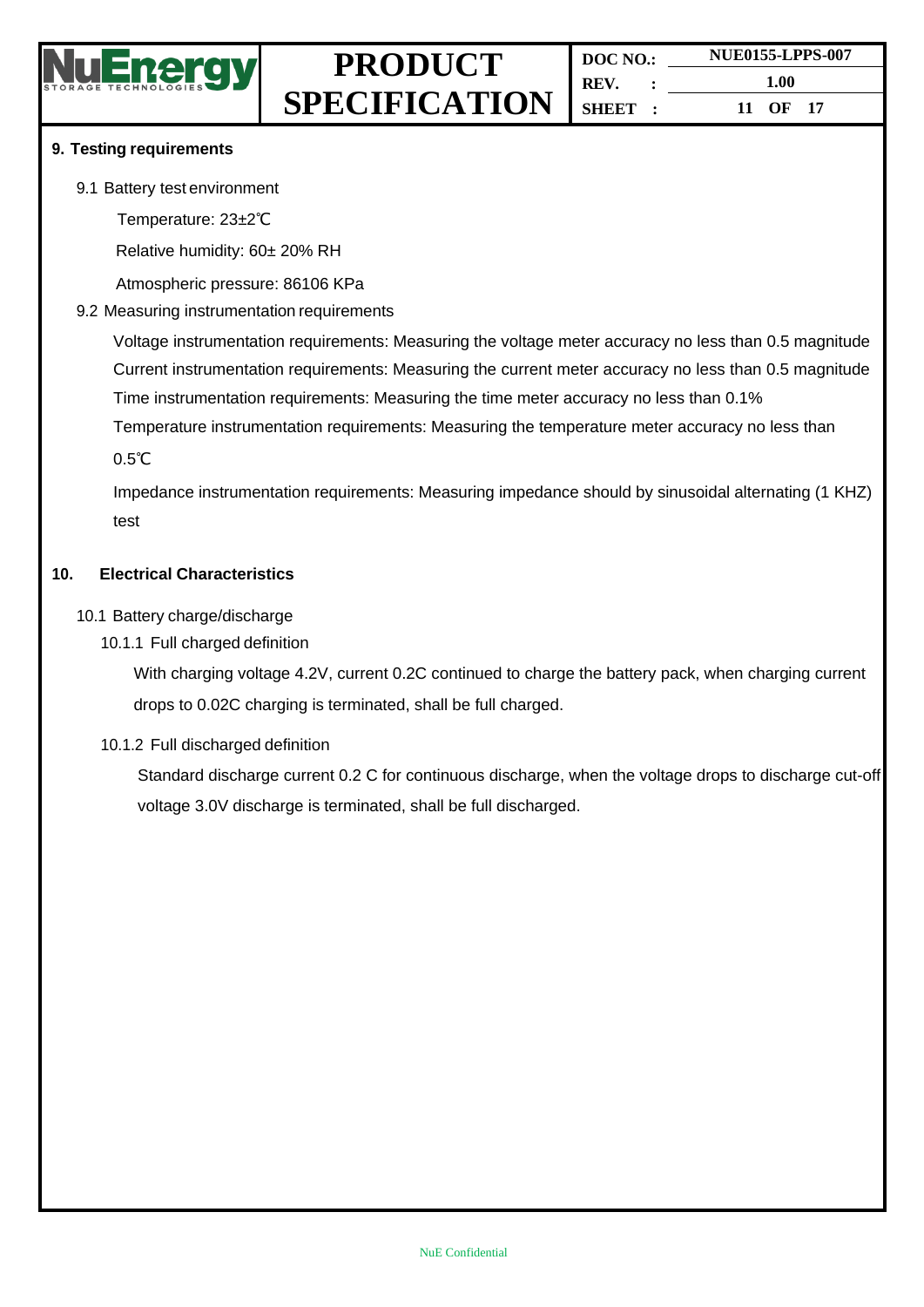

**DOC NO.: REV. : SHEET :**

**NUE0155-LPPS-007 1.00 12 OF 17**

### **11. Cell**

### 11.1 Performance parameters

| Item | Project               |   | <b>Specifications</b> | <b>Remarks</b>                        |
|------|-----------------------|---|-----------------------|---------------------------------------|
|      | Cell minimum capacity |   | 350mAh                | 0.2C discharge                        |
| 2    | Initial impedance     |   | $\leq$ 350m $\Omega$  | 1kHz AC Impedance                     |
| 3    | Nominal voltage       |   | 3.7V                  |                                       |
| 4    | <b>Dimensions</b>     |   | 4.2mm Max             | <b>Thickness</b>                      |
|      |                       | W | $22.5$ mm Max         | Width                                 |
|      |                       |   | 44.5mm Max            | Cell length not including Tab sealant |
|      |                       | A | $9.5 \pm 1.5$ mm      | Distance of tab center                |
|      |                       | B | $2.0 \pm 0.2$ mm      | Tab width                             |

### 11.2 Cell outline drawing

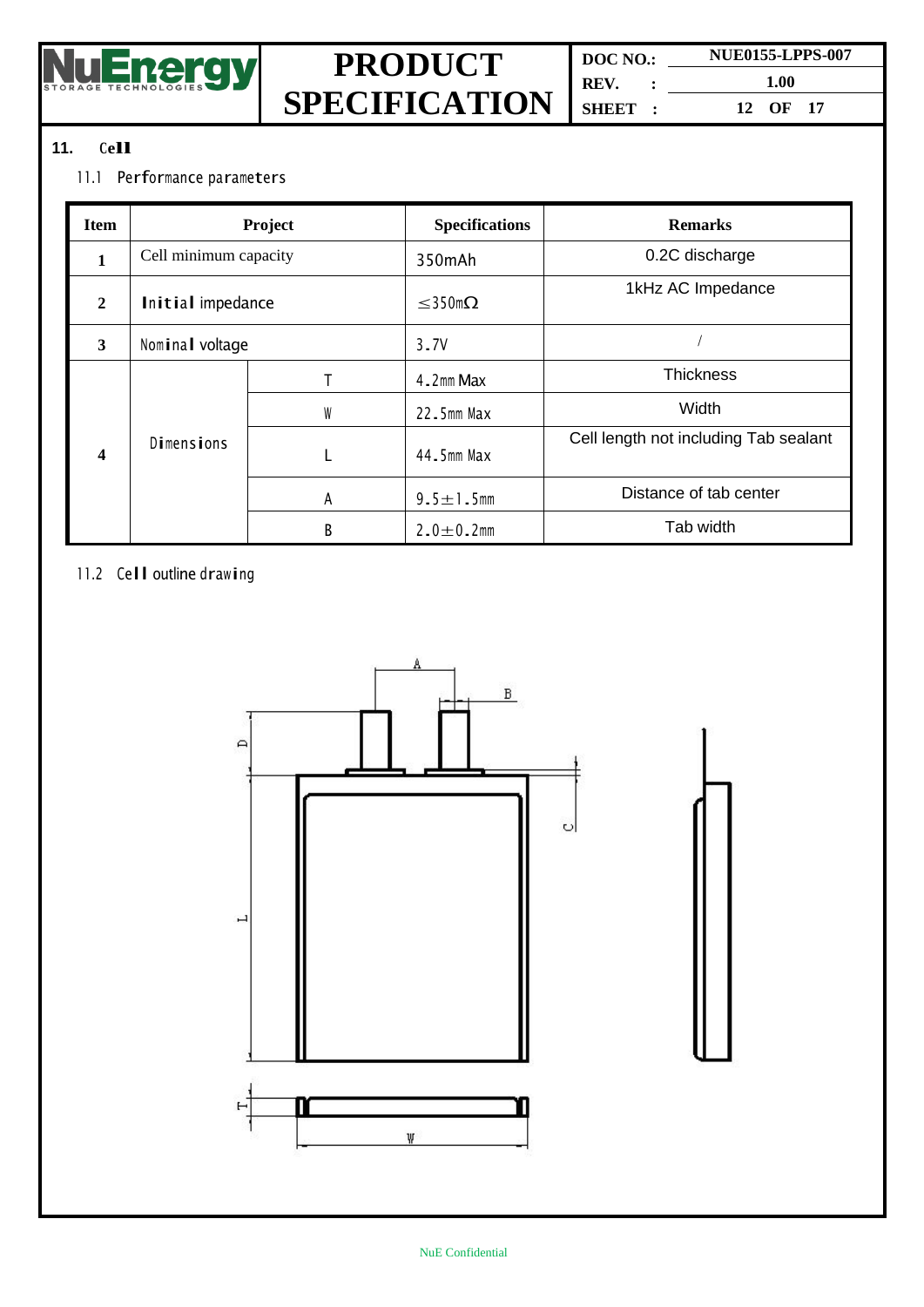

**DOC NO.: NUE0155-LPPS-007 REV. : SHEET :**

**1.00 13 OF 17**

## **12. Electric Protect Features**

| Item                      | Symbol             | Content<br>Criterion                    |                                     |  |
|---------------------------|--------------------|-----------------------------------------|-------------------------------------|--|
|                           | V <sub>DET1</sub>  | Over charge detection voltage           | $4.28 \pm 0.05$ V                   |  |
| Over charge Protection    | tV <sub>DET1</sub> | Over charge detection delay time        | 200msMAX                            |  |
|                           | V <sub>REL1</sub>  | Over charge release voltage             | $4.10V \pm 0.1V$                    |  |
|                           | V <sub>DET2</sub>  | Over discharge detection voltage        | $3.0 + 0.10V$                       |  |
| Over discharge protection | tV <sub>DET2</sub> | Over discharge detection delay time     | 100msMAX                            |  |
|                           | V <sub>REL2</sub>  | Over discharge release voltage          | $3.0V \pm 0.1V$                     |  |
|                           | V <sub>DET3</sub>  | Over current detection voltage          | $80mV \pm 30mV$                     |  |
| Over current protection   | $I_{DP}$           | Over current detection current          | <b>MIN1.2A</b><br>MAX3.0A           |  |
|                           | tV <sub>DET3</sub> | Detection delay time                    | 20msMAX                             |  |
|                           |                    | Release condition                       | Cut load                            |  |
|                           |                    | Detection condition                     | <b>Exterior short circuit</b>       |  |
| Short protection          | <b>T</b> SHORT     | Detection delay time                    | 1msMAX                              |  |
|                           |                    | Release condition                       | Cut short circuit                   |  |
| Interior resistance       | R <sub>DS</sub>    | Main loop electrify resistance          | $V_c = 4.2 VR_{DS} \le 70 m\Omega$  |  |
| Current consumption       | $I_{DD}$           | Current consumes in normal<br>operation | 3.0µA Type 7.0µA Max<br>0V Charging |  |
| 0V Prohibition /allowance |                    | allowance                               |                                     |  |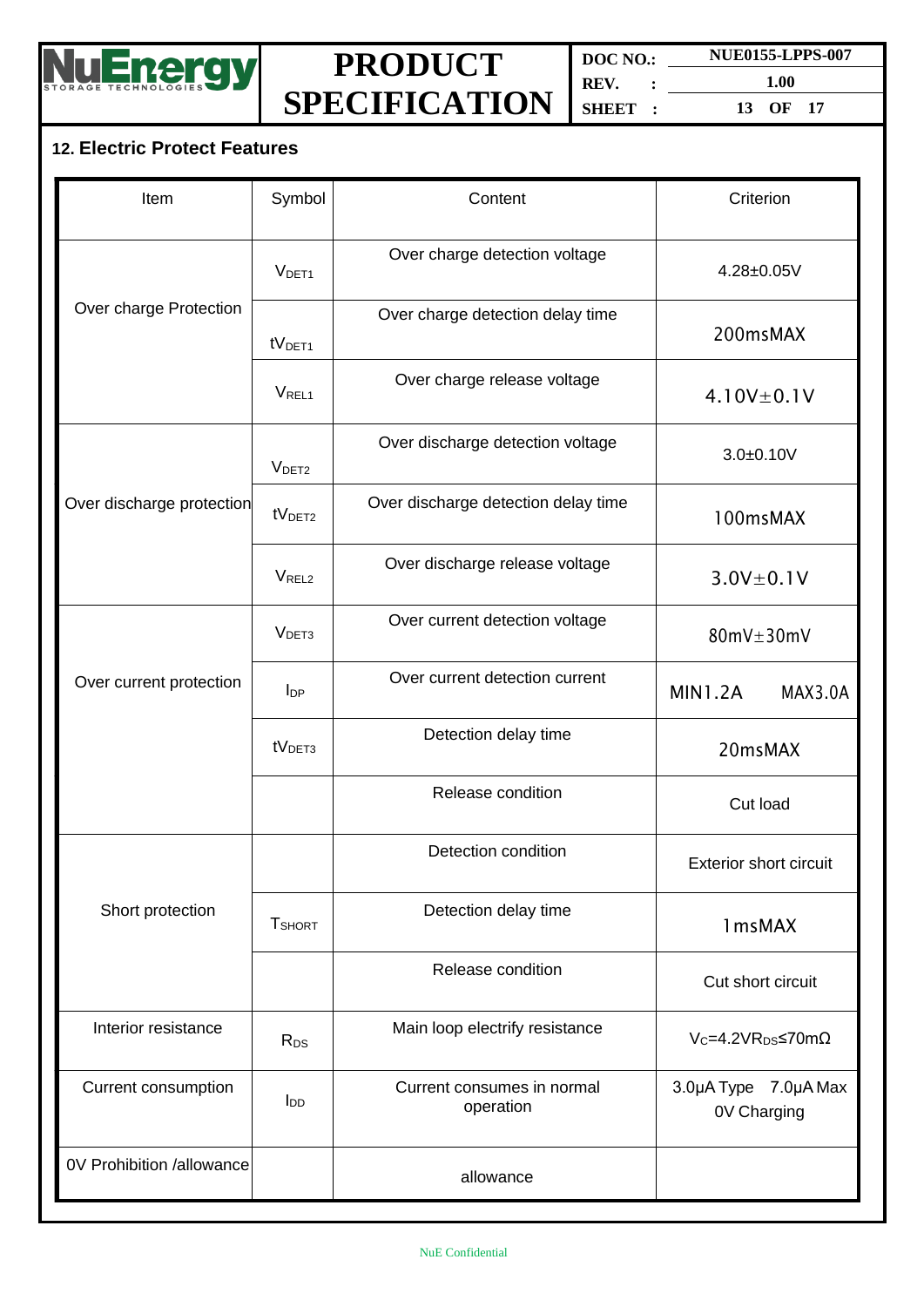

| DOC NO.:       |  | <b>NUE0155-LPPS-007</b> |  |  |
|----------------|--|-------------------------|--|--|
| REV.           |  | 1.00                    |  |  |
| <b>SHBET :</b> |  | 14 OF 17                |  |  |

### **13. Schematic circuit diagram**



### **14. PCB Parts List BOM**

| Item | Part Name      | Description           | QTY              | Footprint | Supplier            | Remark |
|------|----------------|-----------------------|------------------|-----------|---------------------|--------|
|      |                |                       |                  |           |                     |        |
|      | U1             | S-8261DAA-M6T1<br>U   | 1 <sub>pcs</sub> | SOT-23-6  | <b>SEIKO</b>        |        |
| 2    | Q <sub>1</sub> | 8205A                 | 1 <sub>pcs</sub> | TSSOP-8   | MT                  |        |
| 3    | R <sub>1</sub> | $470 \pm 5%$          | 1 <sub>pcs</sub> | 0402      | Any approved vendor |        |
| 4    | R <sub>2</sub> | $2K+5%$               | 1pcs             | 0402      | Any approved vendor |        |
| 5    | C <sub>1</sub> | 0.1 $uF \pm 10\%$ 25V | 1 <sub>pcs</sub> | 0402      | Any approved vendor |        |
| 6    | <b>PCB</b>     | PCB1640-11            | 1pcs             |           | Any approved vendor |        |

### **15. PCB Layout PCB**

Top Layer

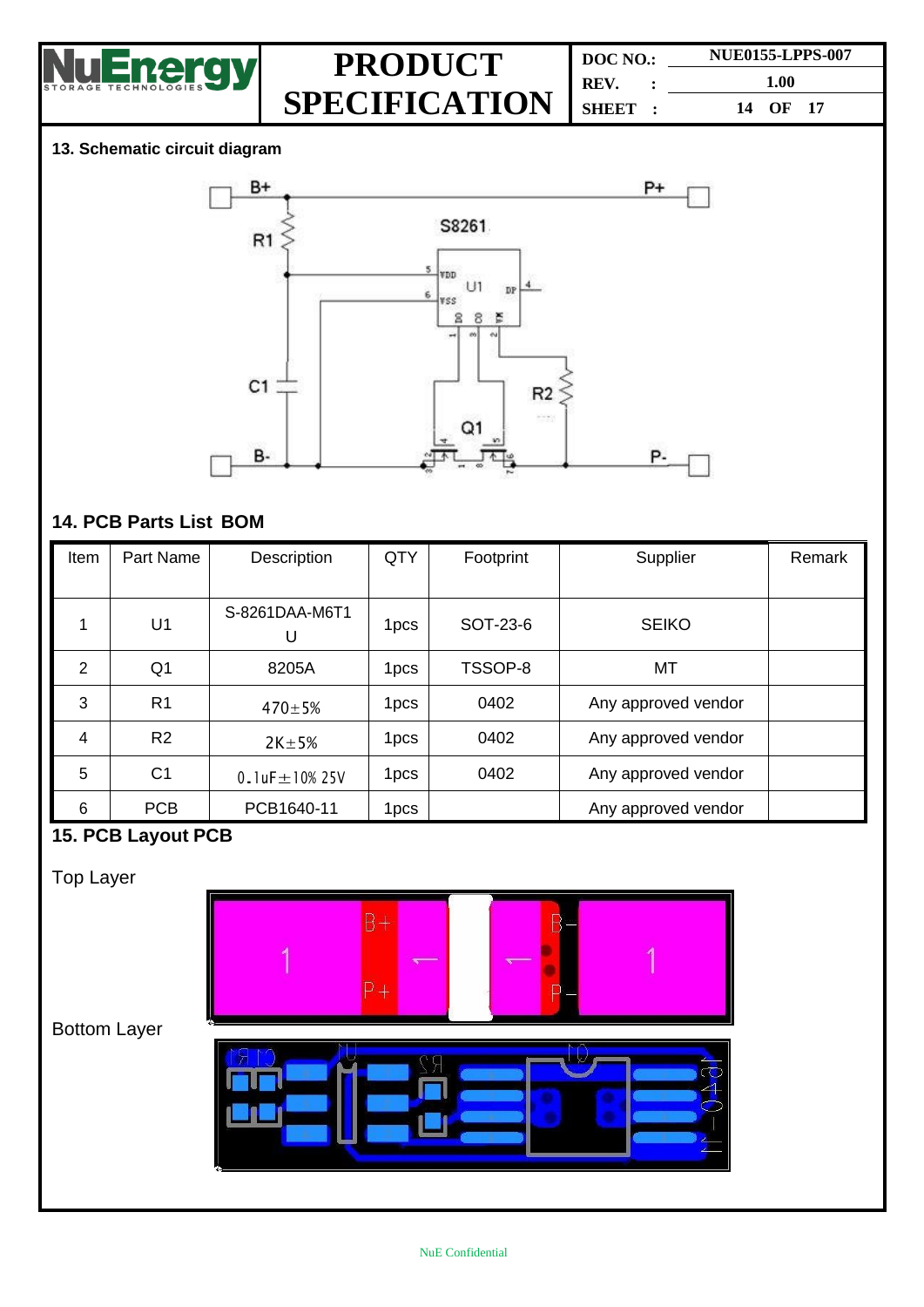

**DOC NO.: REV. : SHEET : NUE0155-LPPS-007 1.00 15 OF 17**

## **16. Package**

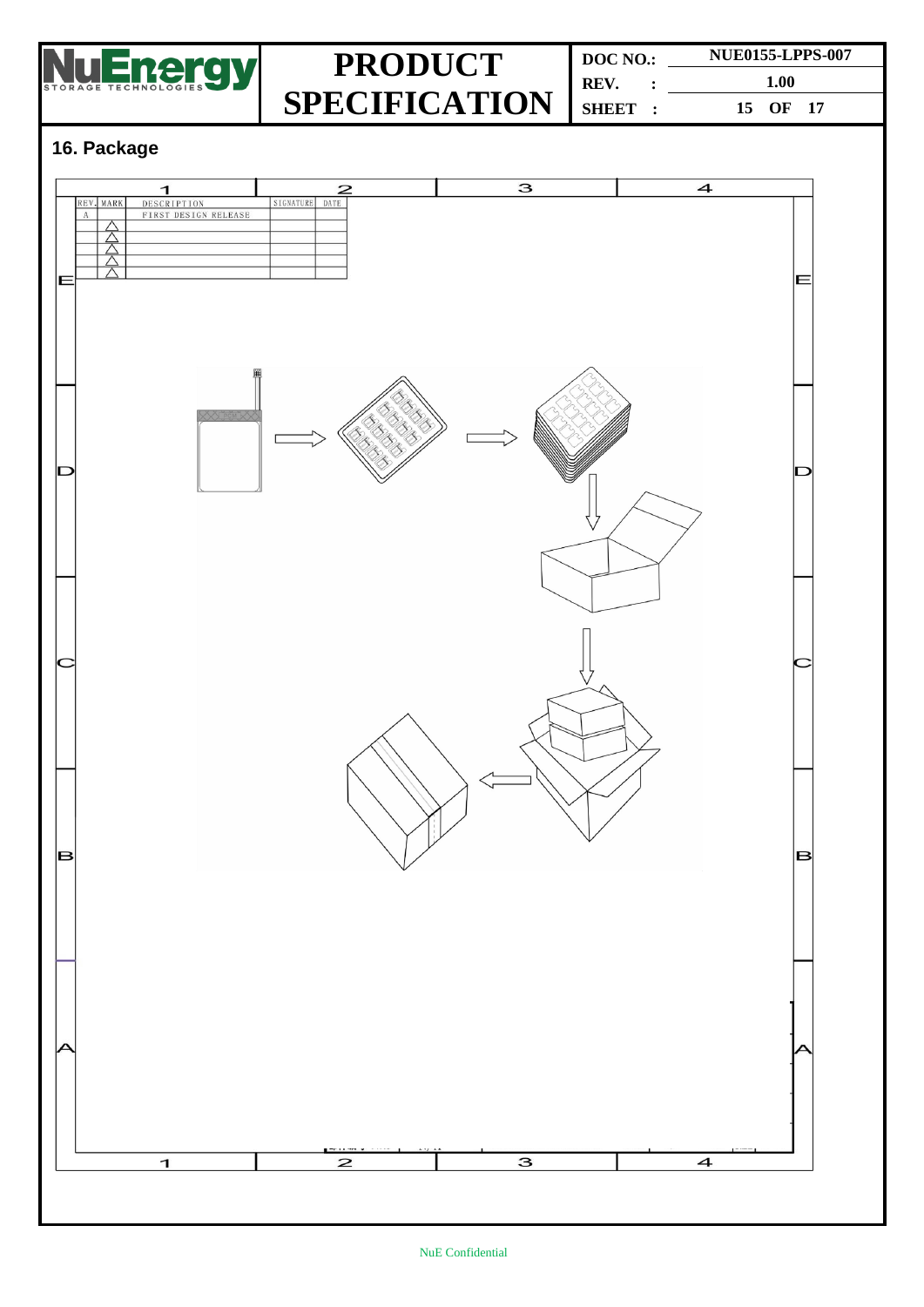

#### **17. Battery Precautions and Safety Instructions**

Please be sure to take to comply with the specifications and the following precautions to use with batteries, did not follow the specifications for the operation caused any accidents, NuEnergy Storage Technologies will not accept any responsibility.

- l Guarantee to keep the battery in good repair in <sup>12</sup> months from theshipment.
- **I** Please use 0.5C current to charge up 60% capacity after the battery placed 3months.
- **I** Before Use the battery, carefully read the instruction manual and battery labels on the surface.
- **I** Need to use the original battery charger and should be placed in a dry ventilated place.
- **I** Such as long-term when not in use, the battery charger to charge state half full, remove the battery from the device and separated, to avoid metal contact with the battery, causing short-circuit or damage to the phenomenon.
- I In use or during storage, battery found there has been high fever, leakage, odor, distortion and other anomalies, please stop using it immediately and stay away from thebattery.
- **I** Do not short-circuit the battery positive and negative, and careful not to allow the battery to moisture, to avoid danger.
- l When using, keep away from heat, High pressure place, and do not beat, hit thebattery.
- **Battery end of life should be immediately removed from the equipment, please properly handle security of** spent batteries, do not put into fire orwater.